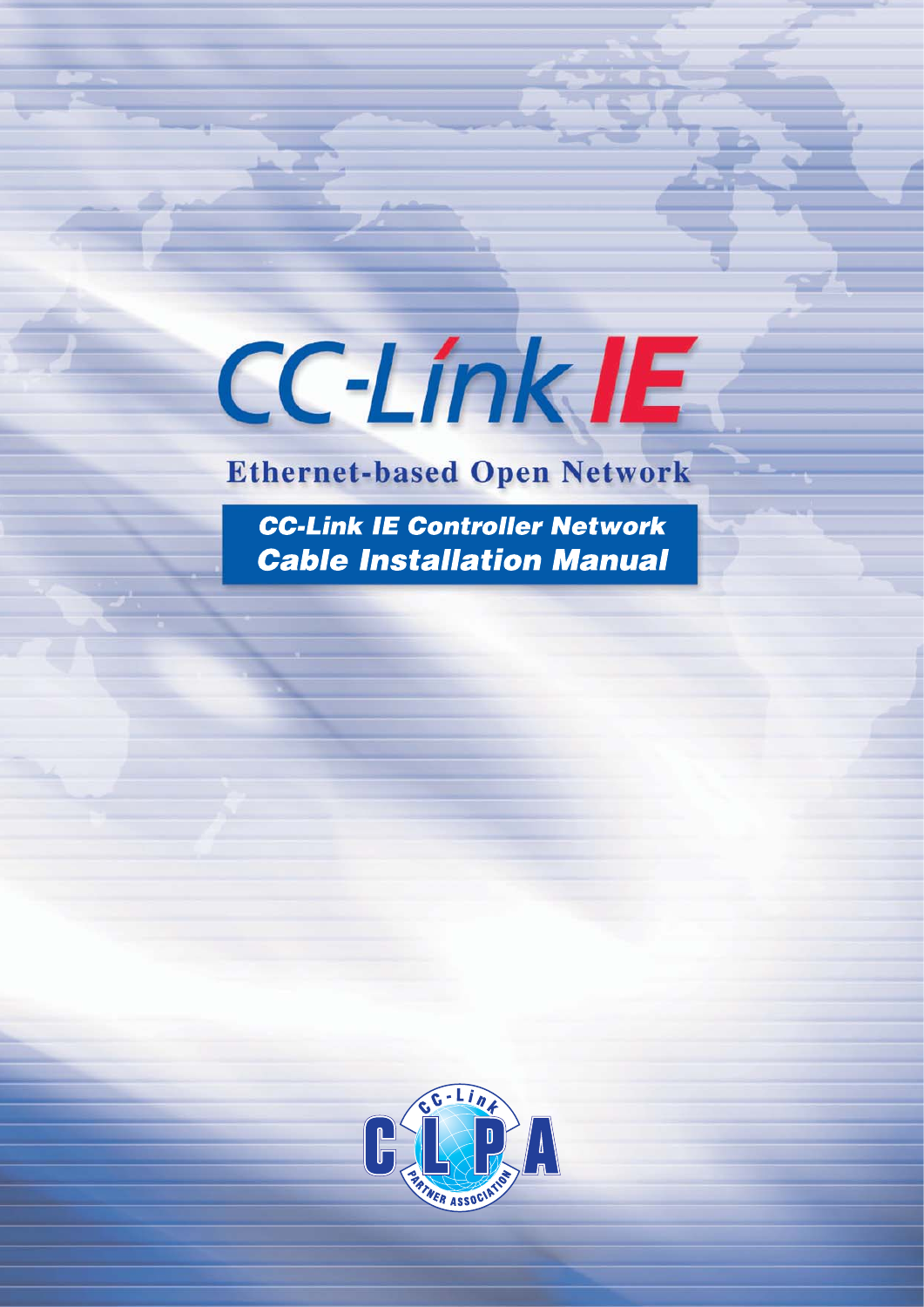This manual describes items related to the construction of a network that employs CC-Link IE controller network compatible products, including the matters to be studied in advance, onsite cable installation work check items, and cable installation precautions. We hope that you will utilize this manual to ensure smooth construction of a CC-Link IE controller network.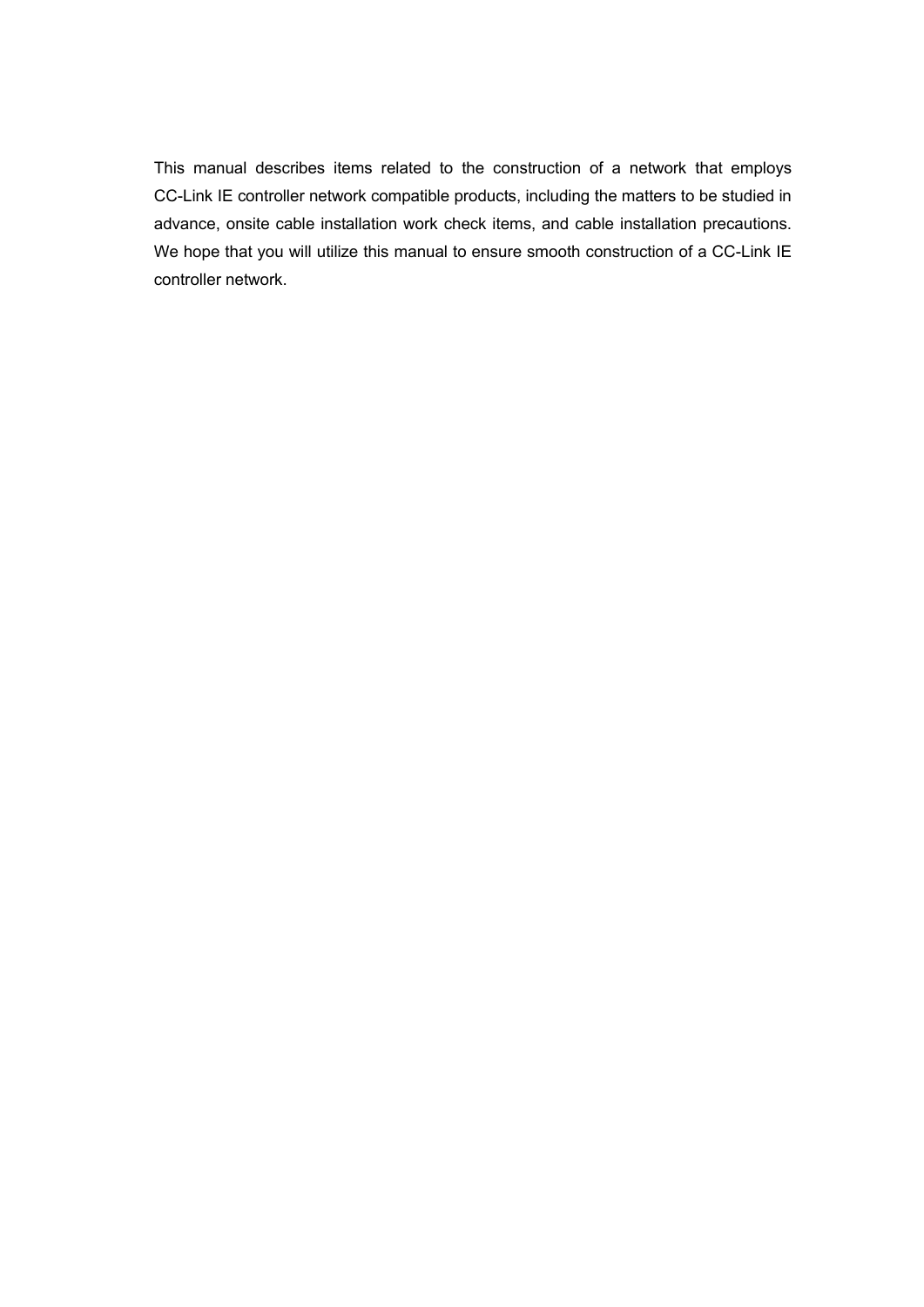**Ethernet-based Open Network** 

## **Table of Contents**

| Chapter 1 |                                                                   |  |
|-----------|-------------------------------------------------------------------|--|
| Chapter 2 |                                                                   |  |
| Chapter 3 |                                                                   |  |
| 3.1       |                                                                   |  |
| 3.2       |                                                                   |  |
|           | Chapter 4 CALCULATING AND CHECKING THE TRANSMISSION LOSS VALUE  5 |  |
| 4.1       |                                                                   |  |
|           |                                                                   |  |
|           |                                                                   |  |
|           |                                                                   |  |
| 5.2       |                                                                   |  |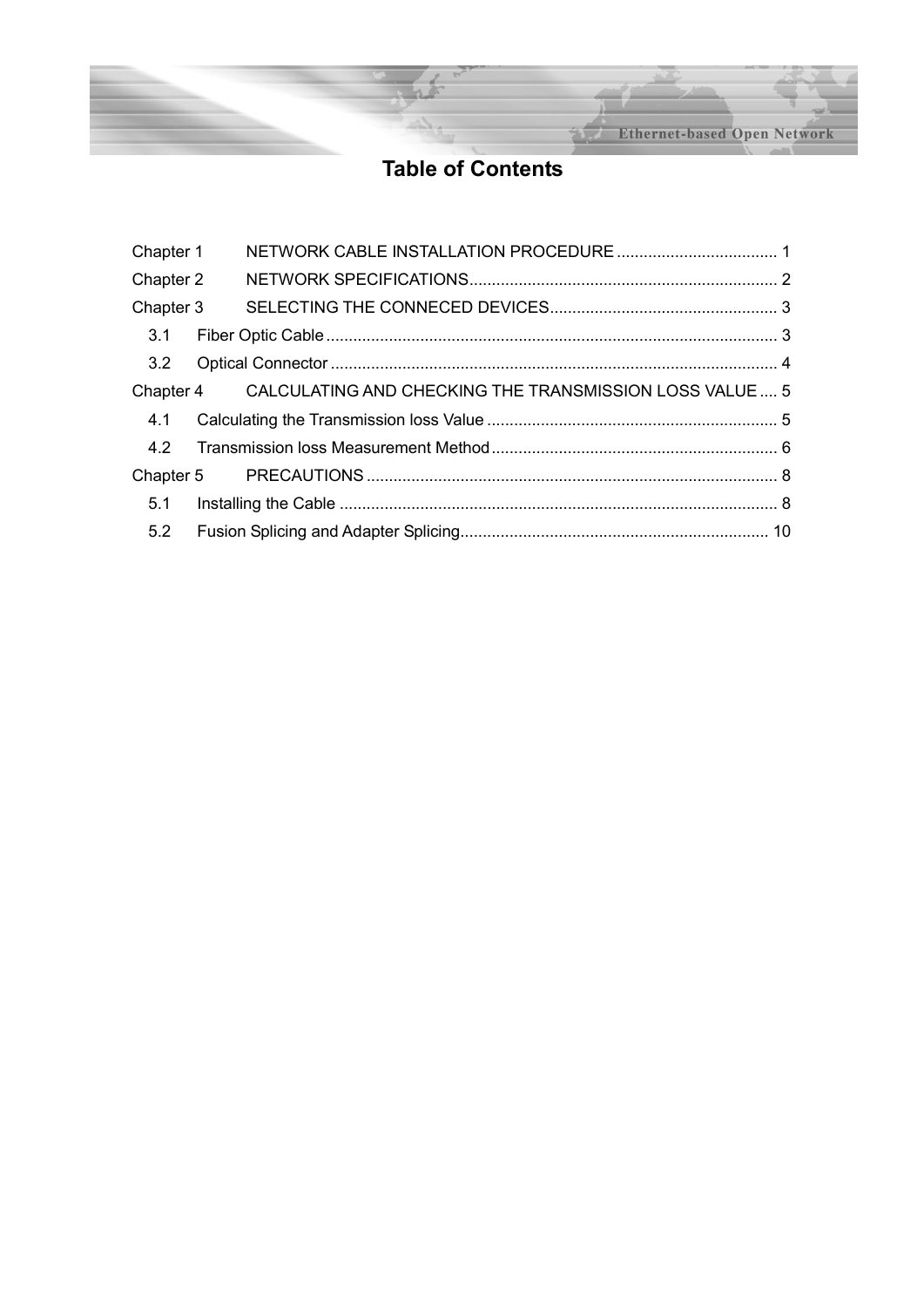

#### Chapter 1 NETWORK CABLE INSTALLATION PROCEDURE

The following describes the CC-Link IE controller network cable installation procedure.



**Figure 1 Cable Installation Procedure**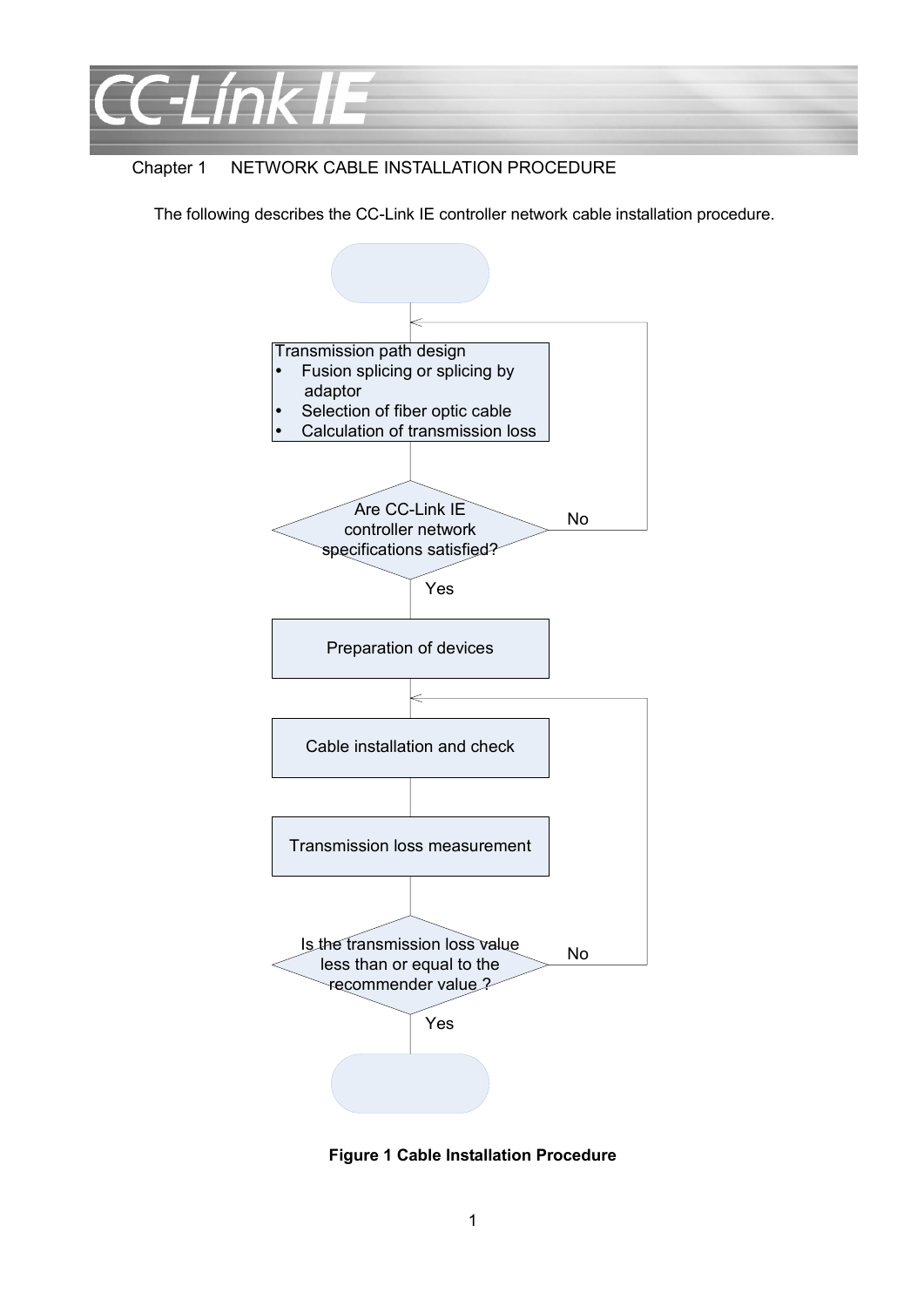**Ethernet-based Open Network** 

### Chapter 2 NETWORK SPECIFICATIONS

The CC-Link IE controller network is an Ethernet-based loop topology network that employs IEEE802.3 1000Base-SX technology in its physical layer and data link layer. Table 1 describes the communication specifications related to CC-Link IE controller network cable laying.

|                            | Item                               | Specification                                  |  |  |
|----------------------------|------------------------------------|------------------------------------------------|--|--|
| Communication speed        |                                    | 1Gbps                                          |  |  |
|                            | No. of connected nodes per network | 120 nodes (1 control node, 119 normal nodes)   |  |  |
| Type of cable              |                                    | Fiber optic cable (multimode fiber)            |  |  |
| Total cable length         |                                    | 66,000m (with 120 nodes connected)             |  |  |
|                            | Maximum distance between nodes     | 550 <sub>m</sub>                               |  |  |
|                            | Maximum number of networks         | 239                                            |  |  |
| <b>Topology</b>            |                                    | Dual loop                                      |  |  |
| Fiber optic                |                                    | IEEE802.3 1000Base-SX (MMF) compatible fiber   |  |  |
| cable                      |                                    | optic cable                                    |  |  |
| specifications             | Standard                           | IEC60793-2-10 Types A1a.1 (50/125µm multimode) |  |  |
|                            | Transmission loss (max)            | 3.5 dB/km or less [ $\lambda$ =850nm]          |  |  |
|                            | Transmission band (min)            | 500 MHz/km or greater [λ=850nm]                |  |  |
| Connector                  |                                    | Duplex LC Connector (LCF connector)            |  |  |
| specifications<br>Standard |                                    | IEC61754-20: Type LC connector                 |  |  |
|                            | Insertion loss                     | $0.3$ dB or less                               |  |  |
|                            | Polishing method                   | PC polishing                                   |  |  |

#### **Table 1 Communication Specifications**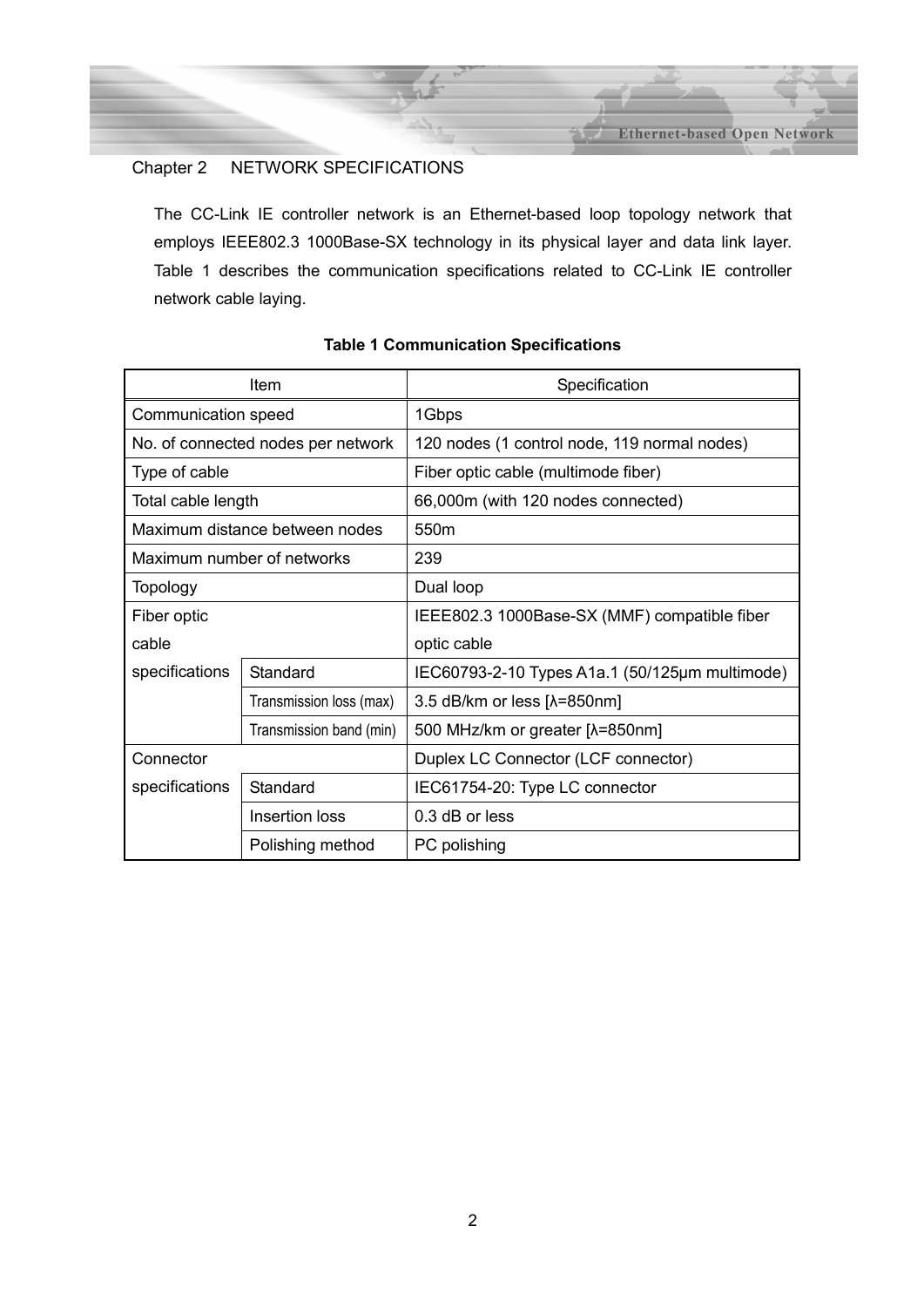

## Chapter 3 SELECTING THE CONNECED DEVICES

3.1 Fiber Optic Cable

With the CC-Link IE controller network, it is recommended that you use IEC compliant CLPA recommended fiber optic cable.

Table 2 below describes the representative specifications.

| No.            | Item                                   |                   | Specifications                                  |  |  |
|----------------|----------------------------------------|-------------------|-------------------------------------------------|--|--|
| 1              | Fiber optic type                       |                   | 1000Base-SX compatible multimode GI fiber optic |  |  |
| $\overline{2}$ | Compliant standard                     |                   | IEC60793-2-10 A1a .1                            |  |  |
| 3              | Core                                   | Material          | Silica glass                                    |  |  |
|                |                                        | Outer<br>diameter | $50\pm3\mu m$                                   |  |  |
| 4              | Clad                                   | Material          | Silica glass                                    |  |  |
|                |                                        | Outer<br>diameter | $125 \pm 2 \mu m$                               |  |  |
| 5              | Primary coating                        | Outer<br>diameter | $0.25$ mm                                       |  |  |
| 6              | Outer<br>Secondary coating<br>diameter |                   | $0.9 + 0.1$ mm                                  |  |  |
| 7              | Outer<br>Cord<br>diameter              |                   | $2.0 \pm 0.2$ mm x 2 (2.0×4.0mm)                |  |  |
| 8              | Operating temperature                  |                   | -20 to $60^{\circ}$ C                           |  |  |
| 9              | Permissible bending radius             |                   | 15mm (after cable installation)                 |  |  |
|                |                                        |                   | 30mm (during cable installation)                |  |  |
| 10             | <b>Transmission loss</b>               |                   | 3.5dB/km or less [ $\lambda$ =850nm]            |  |  |
| 11             | Transmission band                      |                   | 500MHz/km or greater [ $\lambda$ =850nm]        |  |  |

#### **Table 2 Fiber optic Cable Specifications**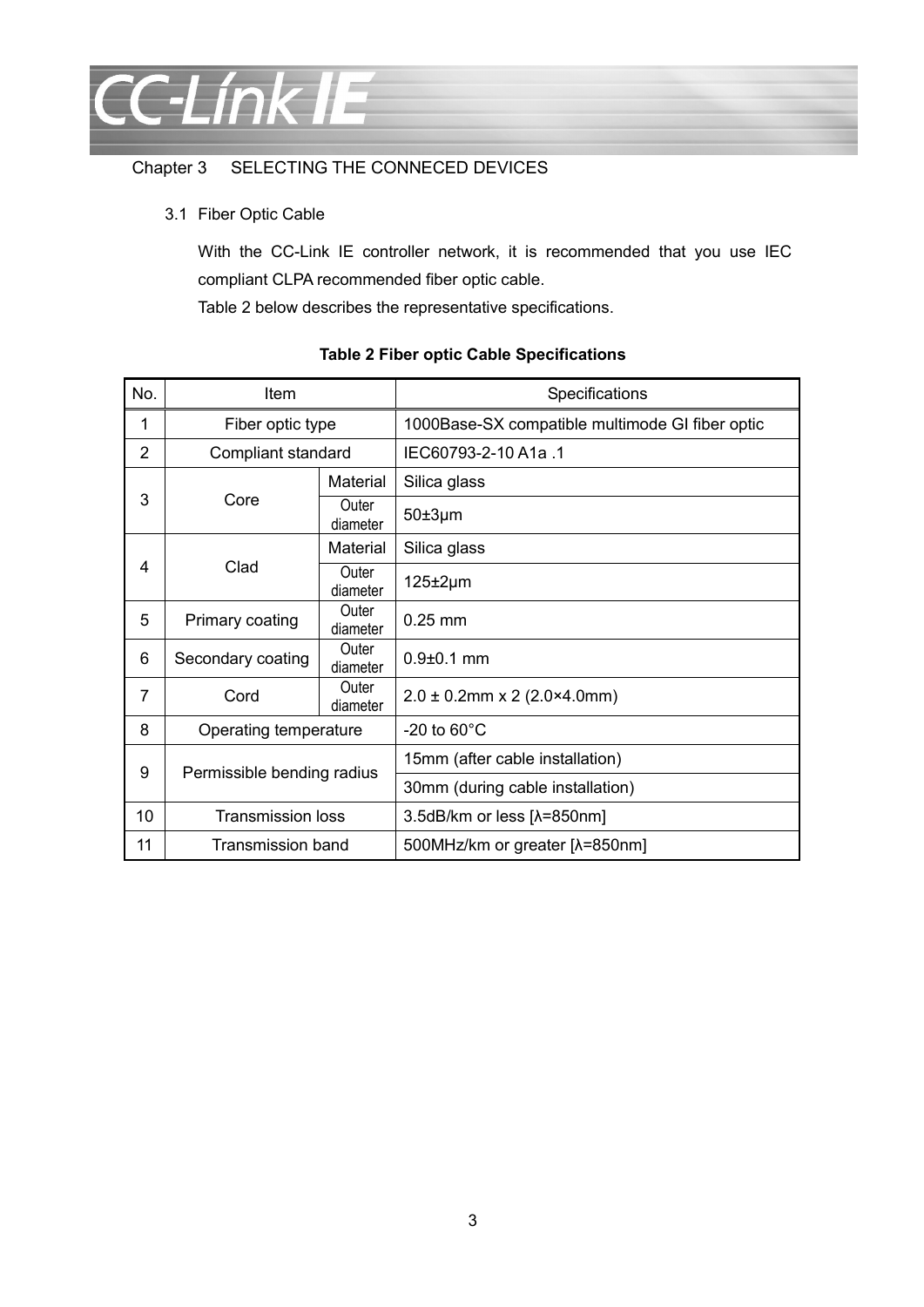#### 3.2 Optical Connector

With the CC-Link IE controller network, it is recommended that you use IEC compliant CLPA recommended optical connectors.

**Ethernet-based Open Network** 

Table 3 below shows the representative specifications.

| No. | ltem                   | Specifications                               |  |  |
|-----|------------------------|----------------------------------------------|--|--|
|     | Optical connector type | Duplex LC Connector (LCF connector)          |  |  |
| 2   | Compliant standard     | IEC61754-20: Type LC connector               |  |  |
| 3   | Insertion loss         | 0.3dB or less (with respect to master fiber) |  |  |
| 4   | <b>Return loss</b>     | 20dB or greater                              |  |  |
| 5   | Polishing method       | PC polishing                                 |  |  |

## **Table 3 Optical Connector Specifications**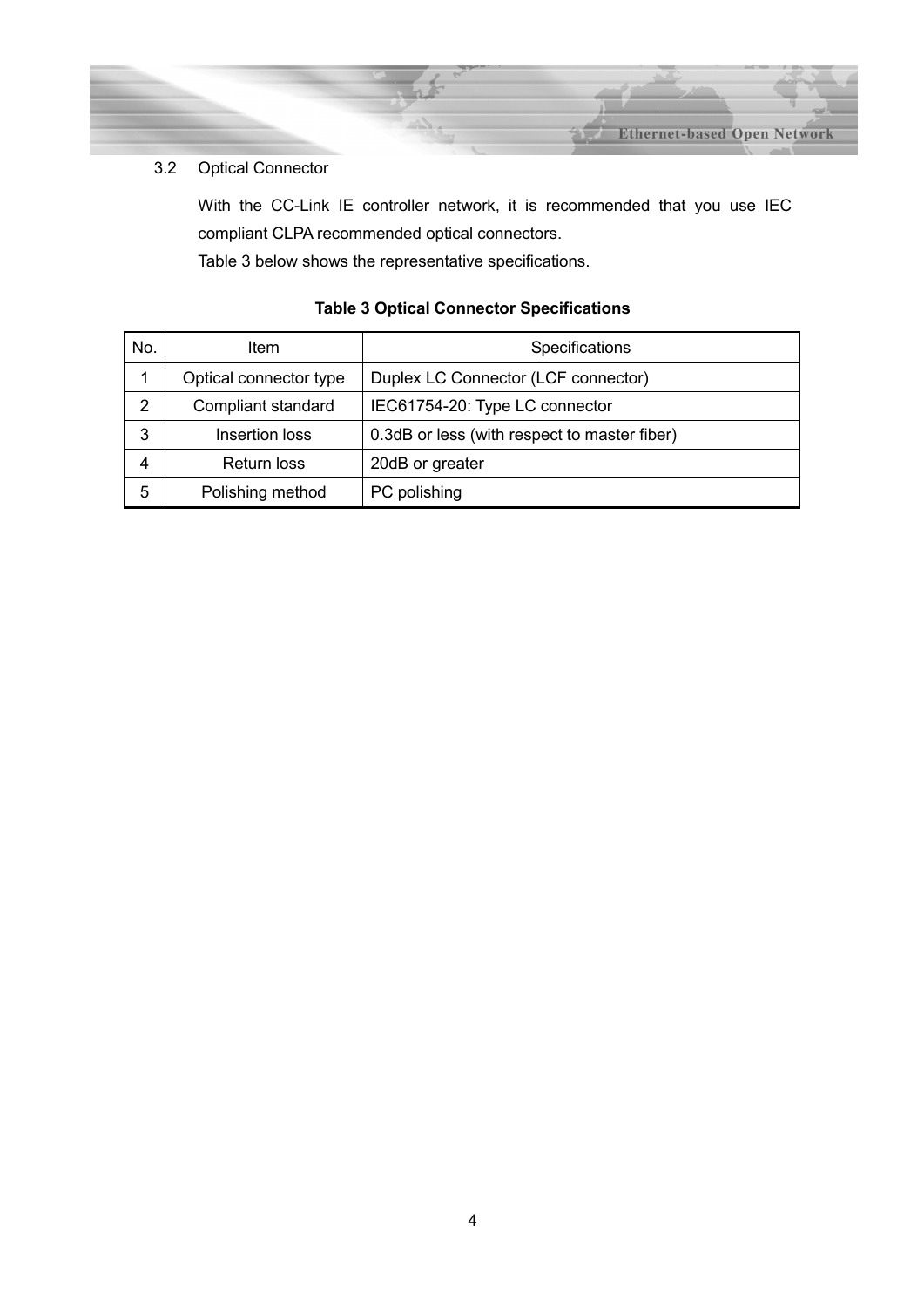

#### Chapter 4 CALCULATING AND CHECKING THE TRANSMISSION LOSS VALUE

During optical cable installation, confirm that the transmission loss between nodes is less than or equal to the recommended transmission loss value.

4.1 Calculating the Transmission loss Value

Calculate the transmission loss value using the calculation formula below, and confirm that the value is less than or equal to the recommended transmission loss value (4.5dB).

Transmission loss value (dB) = Fiber optic transmission loss standard value (dB/km) x Fiber optic cable length (km) ······························[1] + Fusion splicing loss value (dB/location) x Number of fusion splicing (locations) ····················································[2] + Adapter splicing loss value (dB/location) x Number of adapter splicing (locations) ·················································[3]

- [1] Fiber optic cable transmission loss standard value (dB/km): According to Fiber Optic Cable Specification
- [2] Fusion splicing loss value (dB/location): 0.2dB or less/location
- [3] Connector adapter splicing loss value (dB/location): According to optical connector type and manufacturer

**Transmission loss value (dB) ≤ 4.5 (dB)** …CLPA recommended value

[Calculation example]

Conditions:

GI fiber optic (transmission loss value: 3.5dB/km) Total cable length of 550m

#### **Table 4 Examples of Connector Adapter Splicing Loss Value**

| Connector Type | No. of | Polishing                  | Fiber Optic Type |                 | Remarks   |  |
|----------------|--------|----------------------------|------------------|-----------------|-----------|--|
|                | Cores  | Method                     | SM (dB or less)  | GI (dB or less) |           |  |
| <b>SC</b>      |        | Single-core   PC polishing | 0.7              | 0.4             | Reference |  |
| LC             |        |                            | 0.5              | 0.3             | value     |  |

Note: The values above differ according to manufacturer.

For details, check with the adapter manufacturer.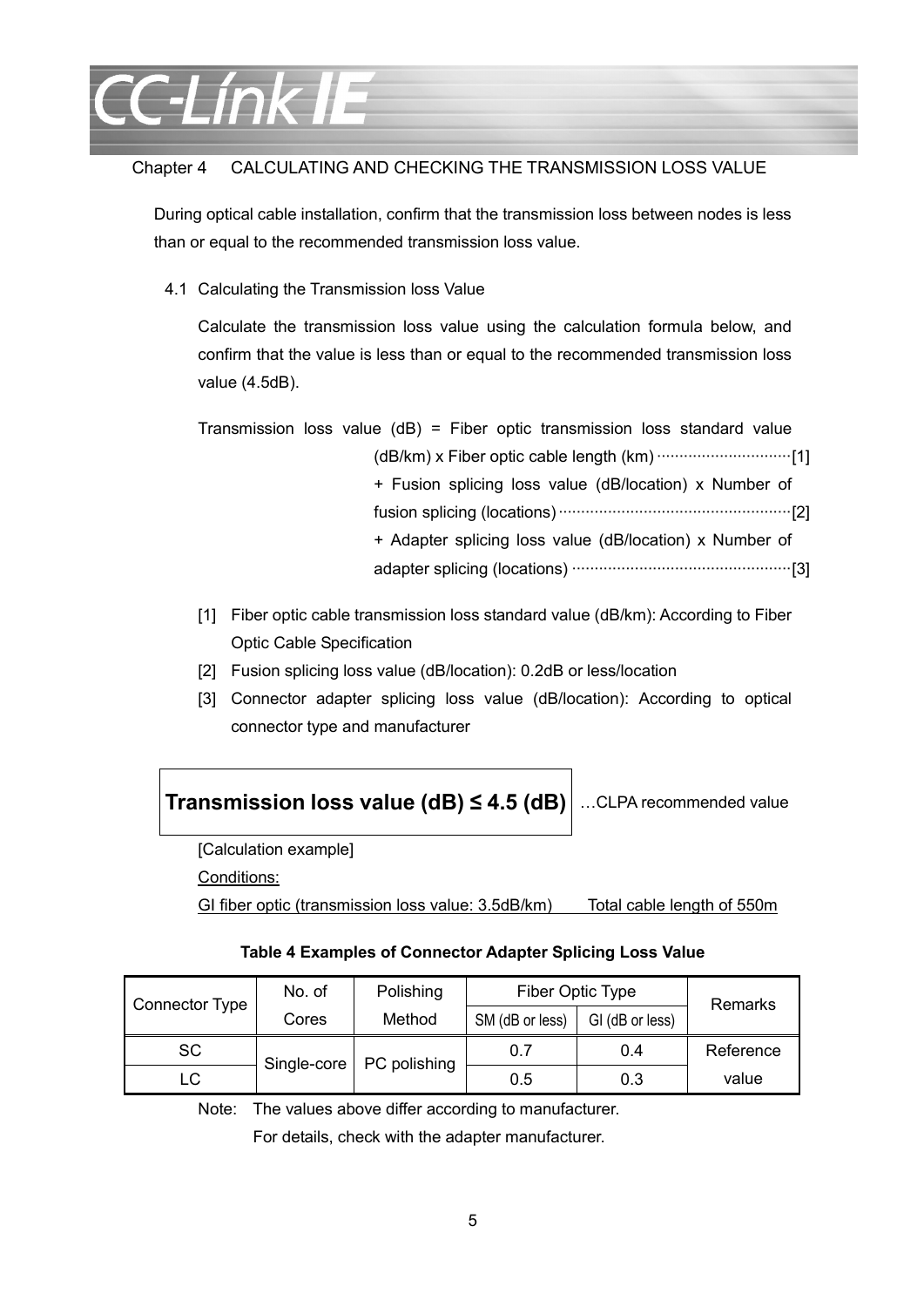

- $= 3.425(dB)$
- 4.2 Transmission loss Measurement Method

Measure the transmission loss between nodes following the procedure below, and confirm that the measured value is less than or equal to the transmission loss value calculated in Section 4.1.

- (1) Measuring the optical input Pin (Standard outgoing beam: Measured cable incoming beam)
	- [1] Connect an exciter.



[2] Set the mode to dBm mode and measure Pin [dBm].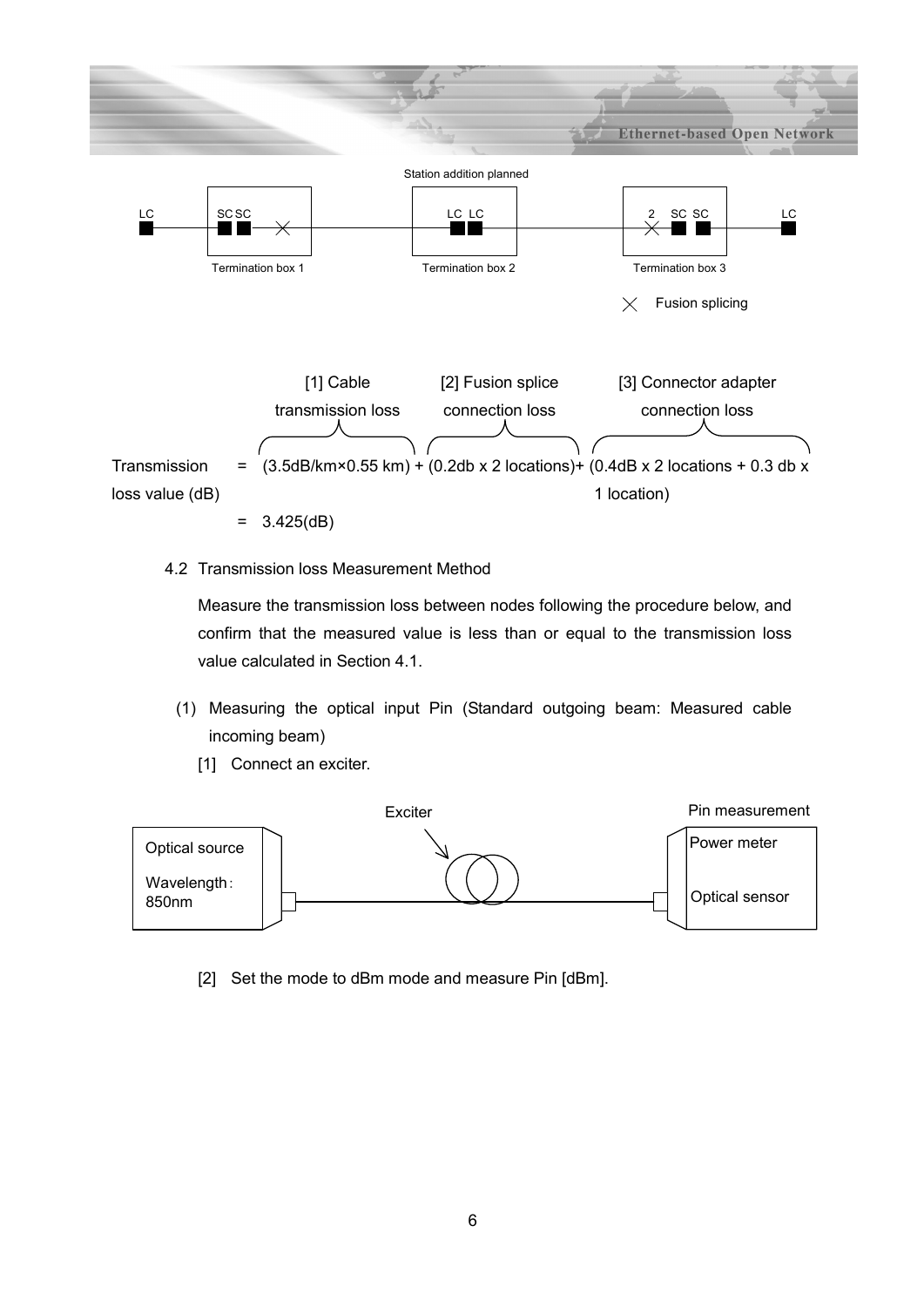

- (2) Measuring the optical output Pout (measured cable outgoing beam)
	- [1] Connect the relay adapter and optical fiber cable to be measured to the exciter.



- \*1 Including all adapter splicing locations and fusion splicing locations (including all splicing locations between nodes).
- [2] Measure Pout (dBM) in dBm mode.
- (3) Transmission loss value Px [dB]

 $P \times [dB] = P$ in  $[dBm] - P$ out  $[dBm] - Pc$   $[dB]$  (Adapter splicing loss when connected with exciter)

(4) Since the CC-Link IE controller network uses a two-core optical fiber cable, measure the second fiber optic core in the same manner.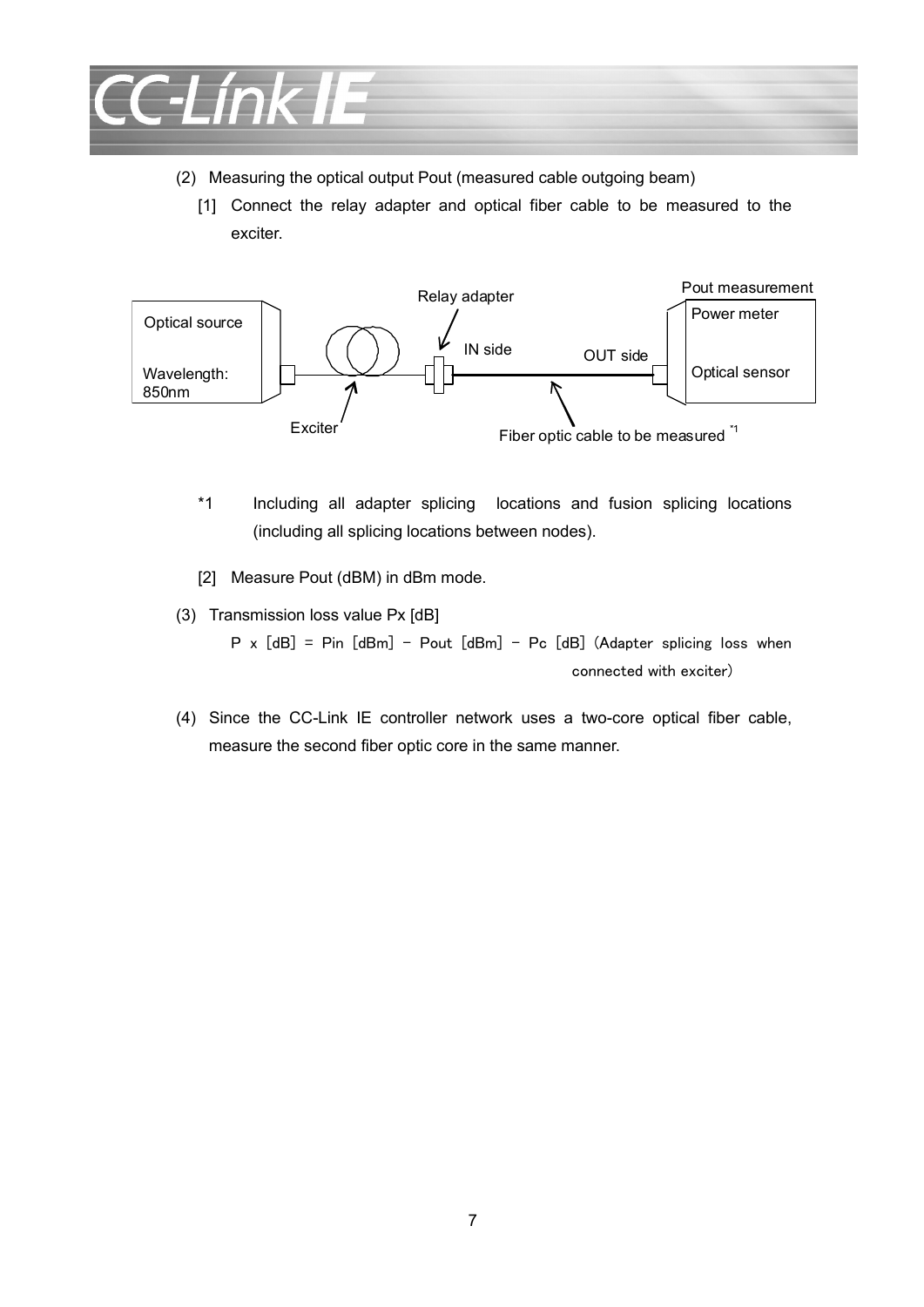#### Chapter 5 PRECAUTIONS

5.1 Installing the Cable

During fiber optic cable installation, be sure to follow the following precautions.

- Cable path
	- Use a pit or cable rack for the cable routing as far as possible.
	- When using conduit, ensure that the inner diameter of the conduit is large enough to accommodate the dimensions of the cable connector. When providing a pull box in the conduit, select a box that satisfies the cable's permissible bending radius.

**Ethernet-based Open Network** 

- Use a dedicated cable routing path as far as possible. When sharing the path with other cables, lay the fiber optic cable last.
- Use a path into which water or oil cannot enter, and which will not reach temperatures higher or lower than the applicable temperature specifications of the cable.
- Pipe path
	- Install the cable without directly pulling the cable. Instead, fix the cable onto a pulling rope or the like. Depending on the cable specification, cables that can be directly pulled also exist. Check with the manufacturer.
- Precautions for cable pulling
	- Pull the cable from the leading end at a pulling speed of 10m/min or less. Make sure that the tension applied to the cable is even, and pull the cable at a tension half or less than the permissible tension.
	- Establish a bending radius during pulling that is at least two times the minimum permissible bending radius or higher.
	- Take care that the cable does not become entangled during installation. Particularly, certain hanger rollers are structured in such a way that readily causes entanglement. When installing lengthy cables, it is recommended that you use a wire wheel.
	- Make sure that kinks are not created in the cable.
- Protection with respect to permissible tension
	- When installing the cables vertically or when using aerial installation, support the cable so that the tension caused by its own weight does not exceed the permissible tension.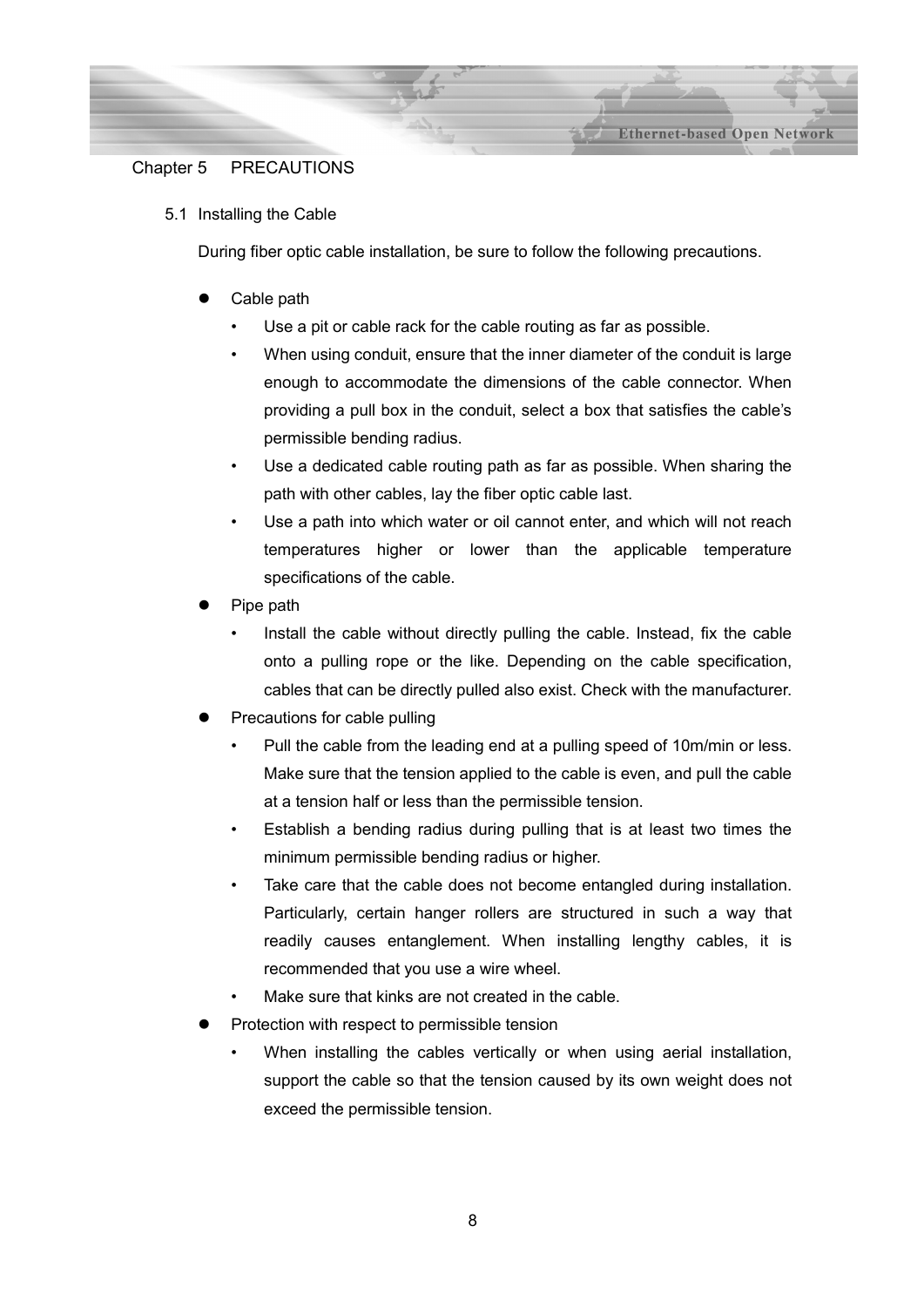

- Prevention of moisture permeation
	- In general, the optical fiber itself has poor water resistance. Permeation of water from the optical cable ends may have adverse effects in the long term. Additionally, there have been cases where the condensation that arises due to temperature gradients within the laid optical cable route permeates the optical cable, resulting in adverse effects. When installing the optical cable, be sure to make the optical cable ends waterproof.
- Protection of connector section
	- Protect the connector section with a vinyl hose, pulling eye, or the like when laying the cable. Do not pull the connector section. The connector section is especially sensitive to impact and tension.
- **Other** 
	- Seal both ends of the cable at a time other than when installing the cable to prevent water seepage.
	- The ends of the fiber optic cable are sharp. Be careful during handling.
	- Do not touch or bump the end of the optical connector.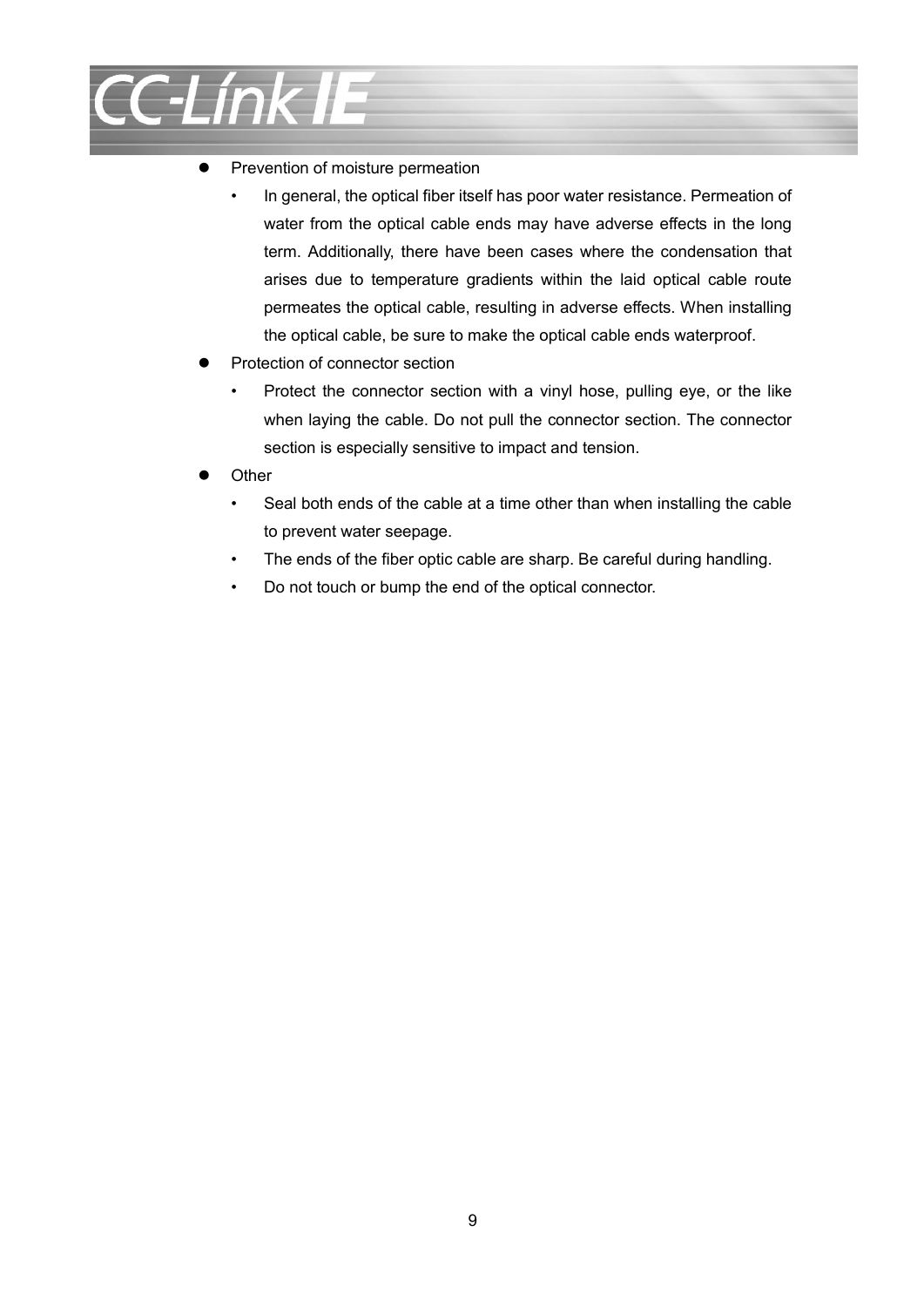#### 5.2 Fusion Splicing and Adapter Splicing

The length of the optical fiber cable can be extended by using a fusion splice or relay adapter. When making each connection, be sure to note the following.

- Fusion splicing precautions
	- Execute the fusion splicing work following the procedure described in the user's manual of the fusion splicer (or other tool) used. Additionally, be sure to follow the stated precautions.
	- Do not splicing the cable if the core optical fiber is twisted.
- Protection of connected locations
	- Make sure that tension is not applied to fusion splicing locations or adapter splicing locations at the termination box. Additionally, make sure to maintain the required space for installing the termination box. Although the size required increases with increases in the number of connected units, prepare a space approximately 15cm x 10cm in size, minimum. The termination box differs according to the number of units connected, connection type, and cable form to be connected. For details, check with the fiber optic cable manufacturer.
- Splicing loss
	- Loss occurs at fusion splicing locations and adapter splicing locations. Check the information described in Chapter 4, and confirm that the transmission loss is less than or equal to the acceptance value.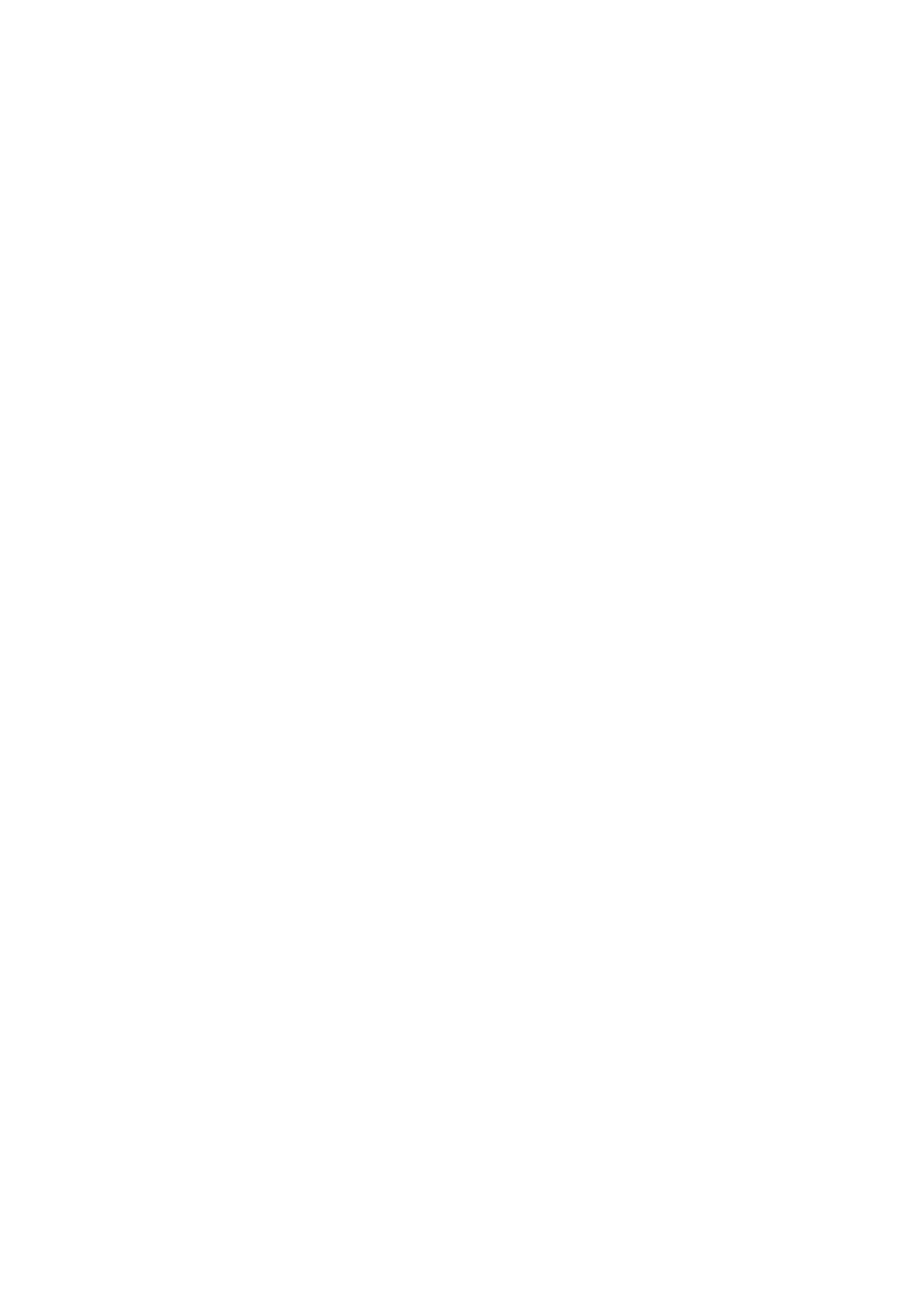Direct any inquiries regarding this manual to:

#### **CC-Link Partner Association**

6F Meiji Yasuda Seimei Ozone Bldg., 3-15-58, Ozone, Kita-ku, Nagoya 462-0825, Japan<br>TEL :+81-52-919-1588 TEL :+81-52-919-1588<br>FAX :+81-52-916-8655 FAX :+81-52-916-8655<br>URL :http:/www.cc-link. :http:/www.cc-link.org/ E-Mail :cc-link@post0.mind.ne.jp

Reproduction of the contents of this manual in whole or in part without permission is prohibited.